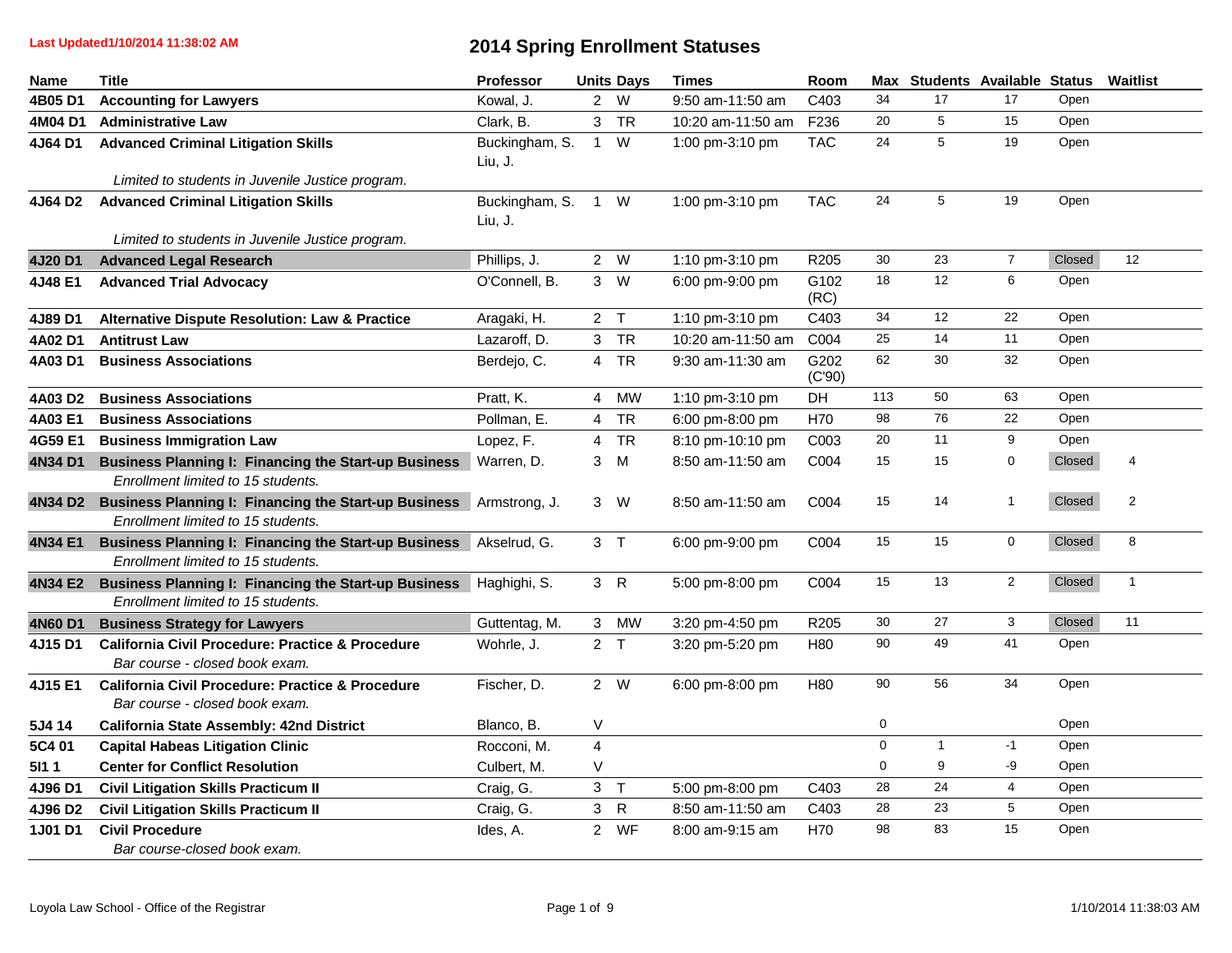**Last Updated1/10/2014 11:38:10 AM**

| Name                | <b>Title</b>                                                     | Professor                  |                | <b>Units Days</b> | <b>Times</b>      | Room                |      | Max Students Available Status |                |        | Waitlist       |
|---------------------|------------------------------------------------------------------|----------------------------|----------------|-------------------|-------------------|---------------------|------|-------------------------------|----------------|--------|----------------|
| 1J01 D <sub>2</sub> | <b>Civil Procedure</b>                                           | Grossi, S.                 | 3              | <b>WF</b>         | 8:00 am-9:15 am   | <b>DH</b>           | 113  | 81                            | 32             | Open   |                |
|                     | Bar course-closed book exam.                                     |                            |                |                   |                   |                     |      |                               |                |        |                |
| 1J01 D3             | <b>Civil Procedure</b>                                           | Waterstone, M.             | 5 <sup>5</sup> | <b>MTR</b>        | 3:20 pm-5:00 pm   | <b>DH</b>           | 113  | 80                            | 33             | Open   |                |
|                     | Bar course-closed book exam.                                     |                            |                |                   |                   |                     |      |                               |                |        |                |
| 1J01 D4             | <b>Civil Procedure</b>                                           | Caplan, A.                 |                | 3 MTR             | 4:40 pm-5:40 pm   | G102<br>(RC)        | 93   | 82                            | 11             | Open   |                |
|                     | Bar course-closed book exam.                                     |                            |                |                   |                   |                     |      |                               |                |        |                |
| 1J01 E1             | <b>Civil Procedure</b><br>Bar course-closed book exam.           | Vairo, G.                  |                | 3 TR              | 6:00 pm-7:15 pm   | G202<br>(C'90)      | 50   | 46                            | $\overline{4}$ | Open   |                |
| 4182 D1             | <b>Collaborative Law Conferencing Clinic</b>                     | Chroman, K.<br>Culbert, M. |                | 2 F               | 8:00 am-2:00 pm   | <b>FIG</b><br>800 A | 20   | $\overline{7}$                | 13             | Open   |                |
| 4B23 D1             | <b>Commercial Law Drafting and Negotiation Skills Class</b>      | Prendergast, J.            |                | 2 <sub>T</sub>    | 3:20 pm-5:20 pm   | B210                | 50   | 23                            | 27             | Open   |                |
| 2C03 D1             | <b>Constitutional Law Survey</b><br>Bar course-closed book exam. | West-Faulcon, K. 4 TR      |                |                   | 9:50 am-11:50 am  | MH                  | 125  | 56                            | 69             | Open   |                |
|                     | 2C03 E1 Constitutional Law Survey                                | Levitt, J.                 | $\overline{4}$ | MW                | 8:10 pm-10:10 pm  | MH                  | 125  | 115                           | 10             | Open   | $\mathbf{1}$   |
|                     | Bar course-closed book exam.                                     |                            |                |                   |                   |                     |      |                               |                |        |                |
| 5B01 01             | <b>Consumer Debt Options Counseling Clinic</b>                   | Britt, M.                  |                | V M               | 4:00 pm-8:00 pm   | <b>FIG</b><br>800 A | $10$ | 3                             | $\overline{7}$ | Open   |                |
|                     | Graded pass/fail.                                                |                            |                |                   |                   |                     | 20   | $\overline{2}$                | 18             | Open   |                |
| 4G32 D1             | <b>Contemporary Issues and Jewish Law</b>                        | Adlerstein, Y.             |                | 2 R               | 9:50 am-11:50 am  | Banna<br>n          |      |                               |                |        |                |
| 1B01 D1             | <b>Contracts</b>                                                 | Atik, J.                   |                | 5 MWR             | 10:20 am-12:00 pm | H70                 | 98   | 82                            | 16             | Open   |                |
|                     | Bar course-closed book exam.                                     |                            |                |                   |                   |                     |      |                               |                |        |                |
|                     | 1B01 D2 Contracts                                                | Hull, B.                   |                | 2 W               | 9:50 am-11:50 am  | G102<br>(RC)        | 93   | 81                            | 12             | Open   |                |
|                     | Bar course-closed book exam.                                     |                            |                |                   |                   |                     |      |                               |                |        |                |
|                     | 1B01 D4 Contracts<br>Bar course-closed book exam.                | Brain, R.                  |                | 2 TR              | 3:00 pm-4:15 pm   | G102<br>(RC)        | 93   | 81                            | 12             | Open   |                |
|                     | 1B01 E1 Contracts<br>Bar course-closed book exam.                | Aragaki, H.                |                | 3 MTW             | 8:10 pm-9:10 pm   | <b>B240</b>         | 50   | 42                            | $\bf 8$        | Open   |                |
| 4F03 D1             | <b>Copyright Law</b>                                             | Dougherty, F.              |                | 3 TR              | 3:20 pm-4:50 pm   | H70                 | 98   | 76                            | 22             | Open   |                |
| 4A22 D1             | <b>Corporate Governance Seminar</b>                              | Pollman, E.                |                | 2 <sub>T</sub>    | 1:10 pm-3:10 pm   | F126                | 12   | 11                            | $\mathbf{1}$   | Closed | $\overline{7}$ |
| 4N11 E1             | <b>Corporate Taxation II</b>                                     | Kowal, J.                  |                | 2 M               | 8:10 pm-10:10 pm  | F236                | 25   | 13                            | 12             | Open   |                |
|                     |                                                                  |                            |                |                   |                   |                     | 125  | 106                           | 19             | Open   |                |
| 4D07 D1             | <b>Criminal Procedure</b><br>Bar course-closed book exam.        | Levenson, L.               |                | 4 MW              | 3:20 pm-5:20 pm   | MH                  |      |                               |                |        |                |
|                     | 4D07 D2 Criminal Procedure<br>Bar course-closed book exam.       | Natapoff, A.               |                | 4 TR              | 9:50 am-11:50 am  | <b>DH</b>           | 113  | 39                            | 74             | Open   |                |
|                     |                                                                  |                            |                |                   |                   |                     |      |                               |                |        |                |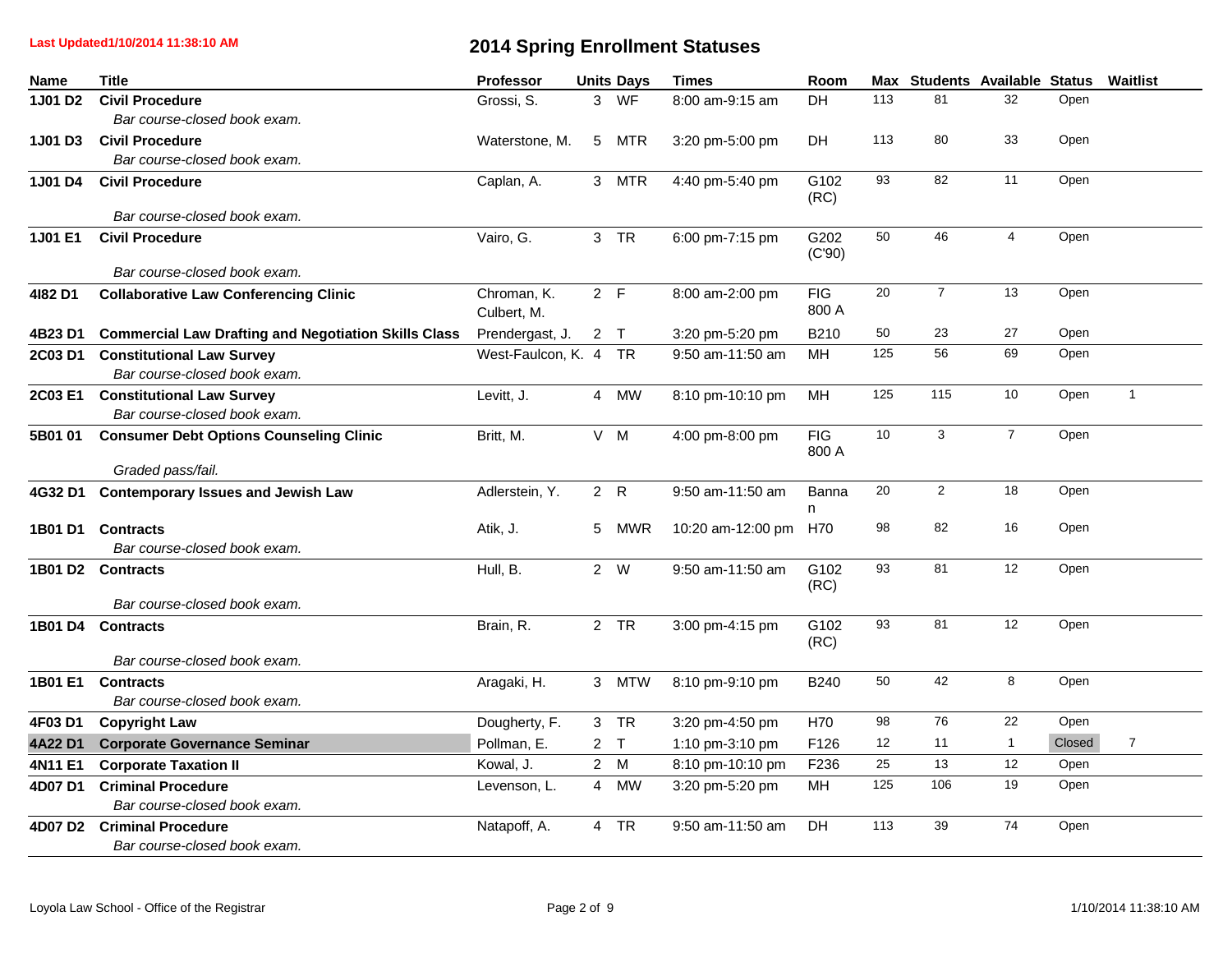**Last Updated1/10/2014 11:38:10 AM**

| <b>Name</b>    | <b>Title</b>                                        | <b>Professor</b> |                | <b>Units Days</b> | <b>Times</b>      | Room             |     |                | Max Students Available Status |        | <b>Waitlist</b> |
|----------------|-----------------------------------------------------|------------------|----------------|-------------------|-------------------|------------------|-----|----------------|-------------------------------|--------|-----------------|
| 4D07 E1        | <b>Criminal Procedure</b>                           | Buckingham, S.   | $\overline{4}$ | <b>TR</b>         | 8:10 pm-10:10 pm  | H70              | 98  | 49             | 49                            | Open   |                 |
|                | Bar course-closed book exam.                        |                  |                |                   |                   |                  |     |                |                               |        |                 |
| 1D10 D1        | <b>Criminal Procedure: The Adjudicatory Process</b> | Miller, E.       | 3              | $\top$            | 10:20 am-11:50 am | B <sub>240</sub> | 50  | 45             | 5                             | Closed |                 |
|                |                                                     |                  |                | F                 | 10:40 am-12:10 pm | <b>B240</b>      |     |                |                               |        |                 |
|                | First-year elective.                                |                  |                |                   |                   |                  |     |                |                               |        |                 |
| 4C34 D1        | <b>Critical Race Theory</b>                         | Ocen, P.         |                | 3 MW              | 3:20 pm-4:50 pm   | C402             | 36  | 6              | 30                            | Open   |                 |
| 4F48 E1        | <b>Cybercrime</b>                                   | Hsu, W.          |                | 2 M               | 8:10 pm-10:10 pm  | B210             | 20  | 13             | $\overline{7}$                | Open   |                 |
|                |                                                     | White, R.        |                |                   |                   |                  |     |                |                               |        |                 |
| 4D05 E1        | <b>Death Penalty Law Seminar</b>                    | Kennedy, S.      |                | 2 M               | 8:10 pm-10:10 pm  | C003             | 20  | 19             | $\mathbf{1}$                  | Closed | $\overline{7}$  |
| 4F51 E1        | Digital Media and the Law                           | Freed, T.        |                | 2 W               | 8:10 pm-10:10 pm  | G302             | 36  | 24             | 12                            | Open   |                 |
| 9003 01        | <b>District Attorney Seminar</b>                    | Poehls, S.       | $\mathbf{1}$   |                   |                   |                  | 20  | 14             | 6                             | Open   |                 |
| 4108 D1        | <b>Elder Law</b>                                    | Phelps, R.       |                | 2 M               | 3:20 pm-5:20 pm   | C004             | 27  | 8              | 19                            | Open   |                 |
| 4M01 D1        | <b>Election Law/Law of the Political Process</b>    | Levitt, J.       |                | 3 MW              | 1:10 pm-2:40 pm   | C004             | 26  | 10             | 16                            | Open   |                 |
| 4121 E1        | <b>Employment Discrimination Law</b>                | Samuels, S.      |                | 2 <sub>T</sub>    | 8:10 pm-10:10 pm  | G302             | 36  | 16             | 20                            | Open   |                 |
| 4124 E1        | <b>Employment Law</b>                               | Sandhu, P.       | 3 <sup>1</sup> | <b>MW</b>         | 8:10 pm-9:40 pm   | R <sub>205</sub> | 50  | 23             | 27                            | Open   |                 |
| 5179 01        | <b>Employment Rights Clinic</b>                     | Kish, K.         | $\overline{2}$ |                   |                   |                  | 12  | $\overline{4}$ | 8                             | Open   | $\mathbf{1}$    |
| 4179 D1        | <b>Employment Rights Clinic Seminar</b>             | Kish, K.         |                | 2 R               | 3:50 pm-5:50 pm   | <b>Banna</b>     | 12  | 5              | $\overline{7}$                | Open   |                 |
|                |                                                     |                  |                |                   |                   | n                |     |                |                               |        |                 |
|                | Graded Pass/Fail. Instructor approval required.     |                  |                |                   |                   |                  |     |                |                               |        |                 |
| 4F04 D1        | <b>Entertainment Law</b>                            | Robin, J.        |                | 3 R               | 5:00 pm-8:00 pm   | B210             | 50  | 27             | 23                            | Open   |                 |
| 4F13 E1        | <b>Entertainment Law Practicum</b>                  | Rubin, B.        |                | 2 W               | 6:00 pm-8:00 pm   | C401             | 50  | 26             | 24                            | Open   |                 |
| 4E03 D1        | <b>Environmental Law</b>                            | Soule, S.        |                | 3 <sub>T</sub>    | 5:00 pm-8:00 pm   | R205             | 50  | 18             | 32                            | Open   |                 |
| 4N12 E1        | <b>Estate and Gift Taxation II</b>                  | De Francisco, J. |                | 2 <sub>T</sub>    | 6:00 pm-8:00 pm   | B210             | 15  | $\overline{4}$ | 11                            | Open   |                 |
| 2J04 D1        | <b>Ethical Lawyering</b>                            | Blanco, B.       |                | 3 MW              | 1:10 pm-2:40 pm   | G302             | 32  | 31             | $\mathbf{1}$                  | Closed |                 |
|                | Bar course-closed book exam.                        |                  |                |                   |                   |                  |     |                |                               |        |                 |
| <b>2J04 D2</b> | <b>Ethical Lawyering</b>                            | Buhai, S.        |                | 3 TR              | 10:20 am-11:50 am | G302             | 32  | 31             | $\mathbf{1}$                  | Closed |                 |
|                | Bar course-closed book exam.                        |                  |                |                   |                   |                  |     |                |                               |        |                 |
| 2J04 D3        | <b>Ethical Lawyering</b>                            | Bakhshian, S.    |                | 3 MW              | 3:20 pm-4:50 pm   | G302             | 26  | 25             | $\mathbf{1}$                  | Closed |                 |
|                | Bar course-closed book exam.                        |                  |                |                   |                   |                  |     |                |                               |        |                 |
| 2J04 D4        | <b>Ethical Lawyering</b>                            | Archer, C.       |                | 3 TR              | 1:10 pm-2:40 pm   | G302             | 32  | 31             | $\mathbf{1}$                  | Closed |                 |
|                | Bar course-closed book exam.                        |                  |                |                   |                   |                  |     |                |                               |        |                 |
| <b>2J04 D5</b> | <b>Ethical Lawyering</b>                            | Riordan, T.      |                | 3 MW              | 10:20 am-11:50 am | G302             | 32  | 30             | $\overline{2}$                | Open   |                 |
|                | Bar course-closed book exam.                        |                  |                |                   |                   |                  |     |                |                               |        |                 |
| <b>2J04 E1</b> | <b>Ethical Lawyering</b>                            | Martin, D.       |                | 3 TR              | 6:00 pm-7:30 pm   | G302             | 32  | 29             | 3                             | Closed |                 |
|                | Bar course-closed book exam.                        |                  |                |                   |                   |                  |     |                |                               |        |                 |
| 2J03 D1        | <b>Evidence</b>                                     | Lapp, K.         | $\overline{4}$ | MW                | 9:50 am-11:50 am  | <b>DH</b>        | 113 | 69             | 44                            | Open   |                 |
|                | Bar course-closed book exam.                        |                  |                |                   |                   |                  |     |                |                               |        |                 |
| 2J03 D2        | <b>Evidence</b>                                     | Goldman, S.      |                | 4 TR              | 3:20 pm-5:20 pm   | MН               | 125 | 35             | 90                            | Open   |                 |
|                | Bar course-closed book exam.                        |                  |                |                   |                   |                  |     |                |                               |        |                 |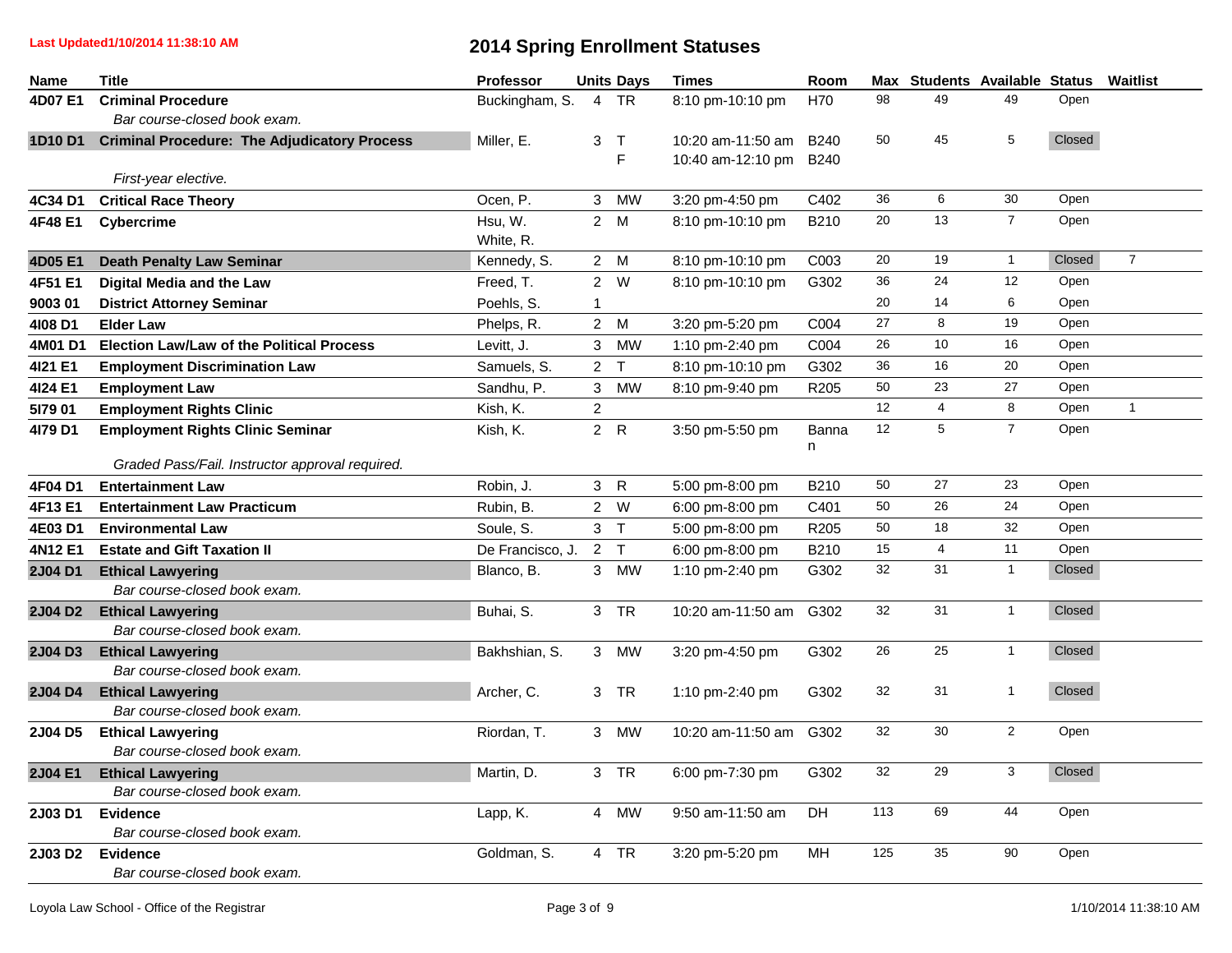| Name    | <b>Title</b>                                                                                      | Professor                 |                | <b>Units Days</b> | <b>Times</b>     | Room              |             |                         | Max Students Available Status |        | Waitlist     |
|---------|---------------------------------------------------------------------------------------------------|---------------------------|----------------|-------------------|------------------|-------------------|-------------|-------------------------|-------------------------------|--------|--------------|
| 4J87 D1 | <b>Evidence for Trial Lawyers</b>                                                                 | Iversen, G.               |                | 2 W               | 3:50 pm-5:50 pm  | <b>TAC</b>        | 20          | 20                      | $\Omega$                      | Closed | 14           |
| 4D16 D1 | <b>Fact Investigation</b>                                                                         | Rohman, K.<br>Woolley, S. |                | 2 M               | 9:50 am-11:50 am | B210              | 18          | 12                      | 6                             | Open   |              |
| 4F57 D1 | <b>Fashion Law Clinic</b>                                                                         | Riordan, S.               |                | 2 R               | 9:50 am-11:50 am | C402              | 10          | 10                      | $\mathbf 0$                   | Closed | $\mathbf{3}$ |
| 4C12 D1 | <b>Federal Courts</b>                                                                             | Grossi, S.<br>Ides, A.    |                | 3 TR              | 1:10 pm-2:40 pm  | B240              | 50          | 18                      | 32                            | Open   |              |
| 4C22 D1 | <b>First Amendment Survey</b><br>Bar course-closed book exam.                                     | Caplan, A.                |                | 3 TR              | 1:10 pm-2:40 pm  | B210              | 50          | 26                      | 24                            | Open   |              |
| 4J92 D1 | <b>Fundamentals of Juvenile Post-Conviction and Senten</b><br>Limited to students in JIFS clinic. | Hawthorne, C.             |                | $1 \quad W$       | 9:50 am-11:50 am | <b>Banna</b><br>n | 13          | $\overline{7}$          | 6                             | Open   |              |
|         |                                                                                                   |                           |                | 3 <sub>T</sub>    |                  |                   | 20          | 19                      | $\mathbf{1}$                  | Open   |              |
| 4J76 E1 | <b>Fundamentals of Solo Litigation</b><br>Enrollment limited to 20 students.                      | Ricciardulli, A.          |                |                   | 6:00 pm-9:00 pm  | C402              |             |                         |                               |        |              |
| 4E13 E1 | <b>Green Energy Project Development and Finance</b>                                               | Atkin, J.<br>Dufour, W.   |                | 3 <sub>T</sub>    | 6:00 pm-9:00 pm  | C401              | 20          | $\overline{\mathbf{4}}$ | 16                            | Open   |              |
| 4C36 D1 | <b>Habeas Corpus Litigation Seminar</b>                                                           | Ivens, G.                 |                | 2 M               | 3:20 pm-5:20 pm  | F126              | 15          | 8                       | $\overline{7}$                | Open   |              |
| 4A11 D1 | Health Care Access: How Legal & Social Forces Shape Clark, B.                                     |                           |                | 3 MW              | 1:10 pm-2:40 pm  | <b>Banna</b><br>n | 20          | 9                       | 11                            | Open   |              |
| 4152 E1 | Health Care Organizations: Business Planning and Re                                               | Levy-Biehl, H.            |                | 2 W               | 6:00 pm-8:00 pm  | F236              | 25          | 11                      | 14                            | Open   |              |
| 5A8 01  | <b>Health Law Practicum</b>                                                                       | Clark, B.                 | V              |                   |                  |                   | 0           |                         |                               | Open   |              |
| 5G6701  | <b>Home Base Immigration Clinic</b>                                                               | Kim, K.                   | $\overline{c}$ |                   |                  |                   | $\mathsf 0$ | 8                       | $\textnormal{-}8$             | Open   |              |
| 4G67 D1 | Home Base Immigration Clinic Seminar<br>Year-long clinic. Instructor approval required.           | Kim, K.                   |                | $1$ T             | 3:20 pm-4:20 pm  | <b>TAC</b>        | 10          | 8                       | $\overline{c}$                | Open   |              |
| 51396   | <b>Immigration Center for Women &amp; Children</b>                                                | Blanco, B.                | $\vee$         |                   |                  |                   | $\mathsf 0$ |                         |                               | Open   |              |
| 4D28 E1 | <b>Immigration Consequences of Crimes</b>                                                         | Diamante, A.              |                | 2 W               | 8:10 pm-10:10 pm | C401              | 50          | 11                      | 39                            | Open   |              |
| 4N01 D1 | <b>Income Taxation I</b>                                                                          | Sliskovich, J.            |                | 3 TR              | 1:10 pm-2:40 pm  | C402              | 34          | 30                      | $\overline{4}$                | Closed |              |
| 4N33 E1 | <b>Income Taxation Planning of Real Estate Transactions</b>                                       | Holo, S.                  |                | 2 W               | 6:00 pm-8:00 pm  | C004              | 27          | 8                       | 19                            | Open   |              |
| 4B08 E1 | <b>Insurance Law</b>                                                                              | Heeseman, R.              |                | 2 <sub>T</sub>    | 6:00 pm-8:00 pm  | C003              | 20          | $\overline{7}$          | 13                            | Open   |              |
| 4F42 D1 | <b>Intellectual Property Honors Colloquium</b><br>Instructor approval required.                   | Rothman, J.               |                | 2 M               | 9:50 am-11:50 am | F236              | 14          | 10                      | 4                             | Open   |              |
| 4F55 D1 | <b>Intellectual Property Licensing Transactions</b>                                               | Song, S.                  |                | 2 R               | 9:50 am-11:50 am | <b>TAC</b>        | 36          | 15                      | 21                            | Open   |              |
| 4G63 D1 | <b>International Aviation and Space Law</b>                                                       | Force, M.                 |                | 2 M               | 3:20 pm-5:20 pm  | B210              | 50          | 9                       | 41                            | Open   |              |
| 4G66 D1 | <b>International Commercial Arbitration Moot</b><br>Graded pass/fail.                             | Ghirardelli, A.           | $\overline{2}$ |                   |                  |                   | 16          | 3                       | 13                            | Open   |              |
| 4G54 D1 | <b>International Criminal Law &amp; Policy</b>                                                    | Glazier, D.               | 3 <sup>7</sup> | <b>TR</b>         | 1:10 pm-2:40 pm  | C401              | 50          | 24                      | 26                            | Open   |              |
| 5G8 01  | <b>International Human Rights Clinic</b><br>Two-terms long. Approval by the instructor required   | Romano, C.                | $\overline{2}$ |                   |                  |                   | $\mathbf 0$ |                         |                               | Open   |              |
| 4G07 D1 | <b>International Protection of Human Rights</b>                                                   | Romano, C.                | $\mathbf{3}$   | <b>MW</b>         | 1:10 pm-2:40 pm  | B210              | 50          | 18                      | 32                            | Open   |              |
| 4N14 E1 | <b>International Taxation II</b>                                                                  | Wooldridge, F.            |                | 2 R               | 6:00 pm-8:00 pm  | F126              | 15          | 12                      | 3                             | Open   |              |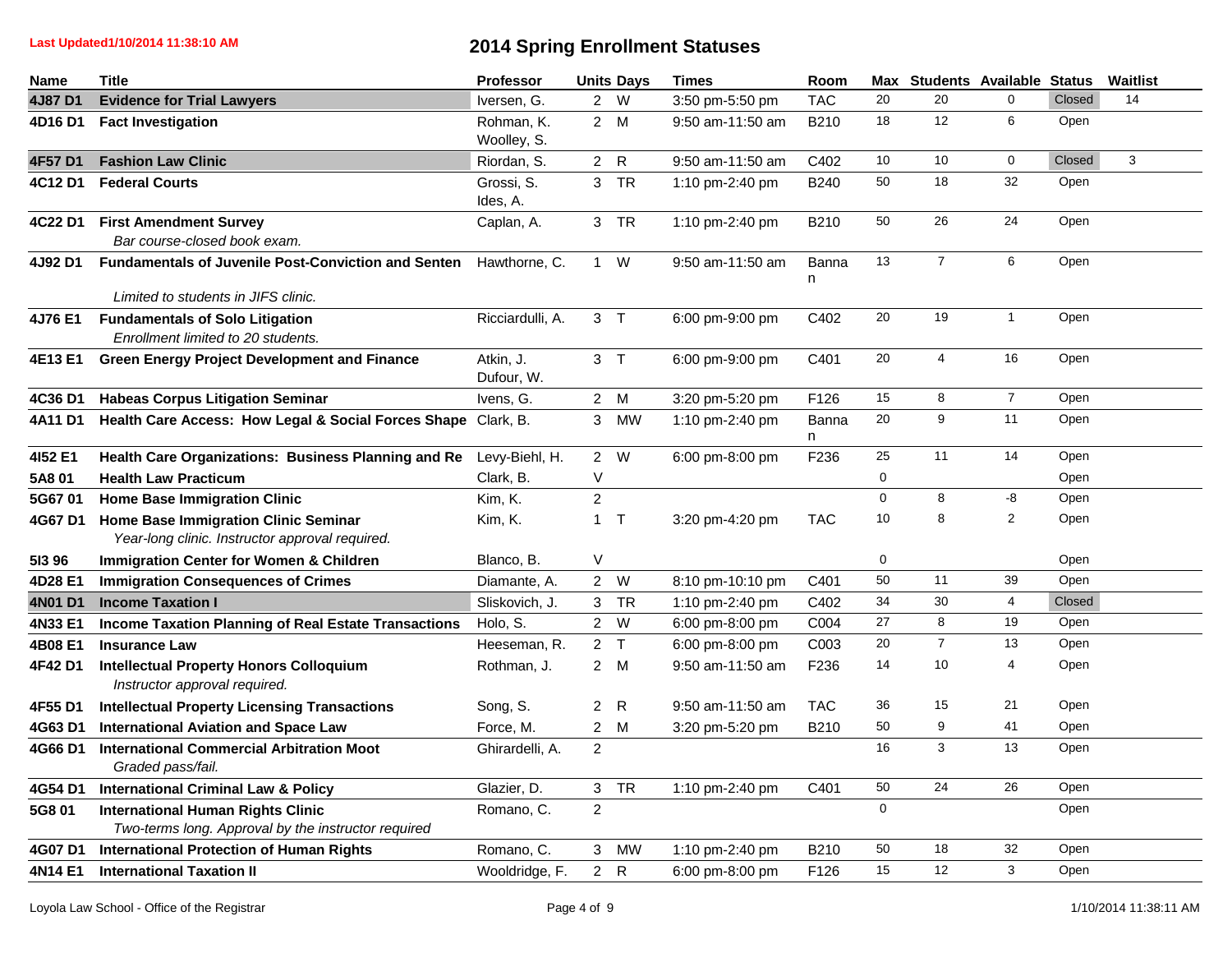**Last Updated1/10/2014 11:38:11 AM**

| <b>Name</b>   | <b>Title</b>                                                                       | Professor                 |                | <b>Units Days</b>   | <b>Times</b>                                | Room                | Max         |              | <b>Students Available Status</b> |        | Waitlist       |
|---------------|------------------------------------------------------------------------------------|---------------------------|----------------|---------------------|---------------------------------------------|---------------------|-------------|--------------|----------------------------------|--------|----------------|
| 4G33 D1       | <b>International Trade</b>                                                         | Hughes, J.                |                | 3 TR                | 1:10 pm-2:40 pm                             | R205                | 50          | 23           | 27                               | Open   |                |
| 1M11 D1       | <b>Introduction to Administrative Law</b>                                          | Petherbridge, L.          | $\mathbf{3}$   | M<br>$\mathsf{T}$   | 1:10 pm-2:40 pm<br>10:20 am-11:50 am        | B220<br><b>B220</b> | 44          | 38           | 6                                | Closed |                |
|               | First-year elective.                                                               |                           |                |                     |                                             |                     |             |              |                                  |        |                |
| 1M10 D1       | <b>Introduction to Immigration Law</b>                                             | Lapp, K.                  |                | 3 <sub>7</sub><br>F | 10:20 am-11:50 am<br>10:40 am-12:10 pm B210 | B210                | 50          | 37           | 13                               | Closed |                |
|               | First-year elective.                                                               |                           |                |                     |                                             |                     |             |              |                                  |        |                |
| <b>1N10D1</b> | <b>Introduction to Income Taxation</b><br>First-year elective.                     | Aprill, E.                |                | 3 <sub>7</sub><br>F | 10:20 am-11:50 am<br>10:40 am-12:10 pm C401 | C401                | 50          | 37           | 13                               | Closed |                |
| 1F10 D1       | <b>Introduction to Intellectual Property</b>                                       | Atik, J.<br>Manheim, K.   | 3 <sup>1</sup> | <b>MW</b>           | 1:10 pm-2:40 pm                             | C401                | 50          | 47           | 3                                | Closed |                |
|               | First-year elective.                                                               |                           |                |                     |                                             |                     |             |              |                                  |        |                |
| 1G10 D1       | Introduction to International Law<br>First-year elective.                          | Glazier, D.               | $\mathbf{3}$   | <b>MW</b>           | 1:10 pm-2:40 pm                             | G102<br>(RC)        | 50          | 44           | 6                                | Closed |                |
| 4G60 E1       | Introduction to International Law                                                  | Glazier, D.               | $\mathbf{3}$   | <b>MW</b>           | 6:00 pm-7:30 pm                             | G302                | 36          | 10           | 26                               | Open   |                |
| 4J08 D1       | <b>Introduction to Negotiations</b>                                                | Delfino, R.               |                | 2 M                 | 9:50 am-11:50 am                            | C403                | 20          | 19           | $\overline{1}$                   | Closed | $\sqrt{5}$     |
|               | Enrollment limited to 20 students.                                                 |                           |                |                     |                                             |                     |             |              |                                  |        |                |
| 4J08 D2       | <b>Introduction to Negotiations</b><br>Enrollment limited to 20 students.          | Thigpen, K.               |                | 2 W                 | 9:50 am-11:50 am                            | B240                | 20          | 16           | 4                                | Open   |                |
| 4J08 E1       | <b>Introduction to Negotiations</b><br>Enrollment limited to 20 students.          | Levy, L.                  |                | 2 M                 | 6:00 pm-8:00 pm                             | B220                | 20          | 20           | $\mathbf 0$                      | Closed | 11             |
| 4J08 E2       | <b>Introduction to Negotiations</b><br>Enrollment limited to 20 students.          | Diliberto, M.             |                | 2 <sub>T</sub>      | 8:10 pm-10:10 pm                            | B210                | 20          | 19           | $\mathbf{1}$                     | Closed | $\overline{2}$ |
| 5N2 D1        | <b>IRS Small Case Tax Clinic</b>                                                   | Chang, C.<br>Park, M.     |                | 2 W                 | 3:45 pm-5:45 pm                             | F126                | 15          | $\mathbf{1}$ | 14                               | Open   | $\mathbf{1}$   |
| 4H07 D1       | Jurisprudence Seminar                                                              | Miller, E.                |                | 2 W                 | 9:50 am-11:50 am                            | F126                | 15          | 6            | 9                                | Open   |                |
| 4J62 D1       | Juvenile Delinquency Law and Procedure                                             | Buckingham, S.<br>Liu, J. | $\mathbf{1}$   | W                   | 1:00 pm-3:10 pm                             | <b>TAC</b>          | 20          | 5            | 15                               | Open   |                |
|               | Limited to students in Juvenile Justice program.                                   |                           |                |                     |                                             |                     |             |              |                                  |        |                |
| 4J62 D2       | Juvenile Delinquency Law and Procedure                                             | Buckingham, S.<br>Liu, J. |                | $1 \quad W$         | 1:00 pm-3:10 pm                             | <b>TAC</b>          | 20          | 5            | 15                               | Open   |                |
|               | Limited to students in Juvenile Justice program.                                   |                           |                |                     |                                             |                     |             |              |                                  |        |                |
| 5D8 01        | Juvenile Innocence & Fair Sentencing Clinic<br>Limited to students in JIFS clinic. | Hawthorne, C.             | 4              |                     |                                             |                     | $\mathsf 0$ | 6            | $-6$                             | Open   |                |
| 5D9 01        | Juvenile Innocence & Fair Sentencing Clinic II                                     | Hawthorne, C.             | $\vee$         |                     |                                             |                     | 0           | $\mathbf{1}$ | $-1$                             | Open   |                |
| 5D5 01        | <b>Juvenile Justice Clinic</b>                                                     | Buckingham, S.<br>Liu, J. | 4              |                     |                                             |                     | $\mathbf 0$ | 10           | $-10$                            | Open   |                |
|               | Limited to students in Juvenile Justice program.                                   |                           |                |                     |                                             |                     |             |              |                                  |        |                |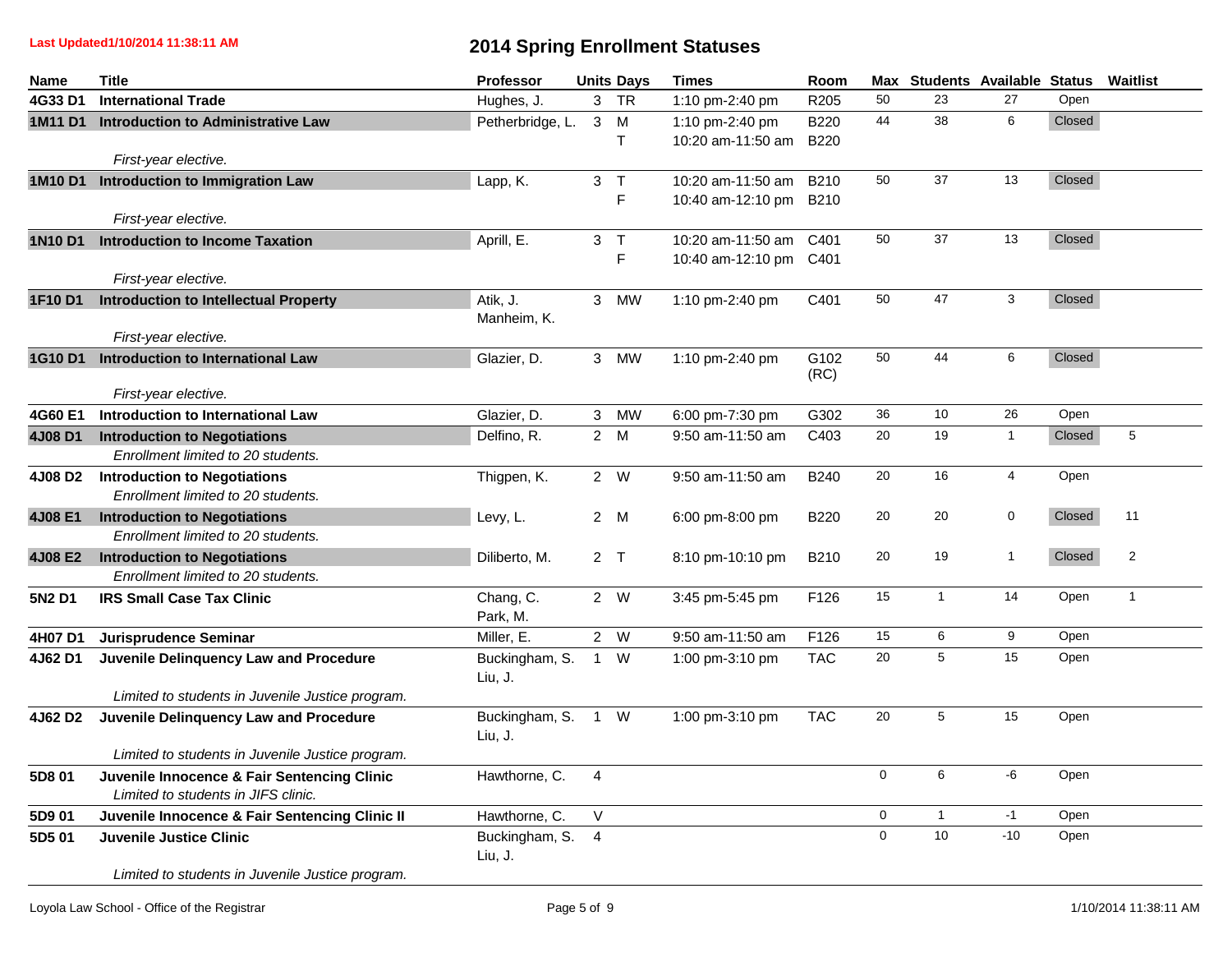**Last Updated1/10/2014 11:38:11 AM**

| <b>Name</b>    | <b>Title</b>                                    | <b>Professor</b> |        | <b>Units Days</b> | <b>Times</b>      | Room             |          | Max Students Available Status |                         |        | Waitlist     |
|----------------|-------------------------------------------------|------------------|--------|-------------------|-------------------|------------------|----------|-------------------------------|-------------------------|--------|--------------|
| 5D6 03         | Juvenile Justice Externship II                  | Buckingham, S.   | $\vee$ |                   |                   |                  | $\Omega$ |                               |                         | Open   |              |
|                |                                                 | Liu, J.          |        |                   |                   |                  |          |                               |                         |        |              |
| 4H12 D1        | <b>Law and Literature</b>                       | Murray, Y.       | 4      | TR                | 3:20 pm-5:20 pm   | C003             | 20       | 17                            | 3                       | Open   |              |
| <b>1J05D1</b>  | <b>Law and Process: Privacy Torts</b>           | Levinson, J.     |        | 3 <sub>T</sub>    | 9:50 am-11:50 am  | C402             | 34       | 15                            | 19                      | Closed |              |
|                |                                                 |                  |        | F                 | 10:30 am-12:30 pm | C402             |          |                               |                         |        |              |
|                | Instructor approval required.                   |                  |        |                   |                   |                  |          |                               |                         |        |              |
| <b>1J05 D2</b> | <b>Law and Process: Privacy Torts</b>           | Wells, A.        |        | 3 <sub>7</sub>    | 9:50 am-11:50 am  | C403             | 36       | 18                            | 18                      | Closed |              |
|                |                                                 |                  |        | F                 | 10:30 am-12:30 pm | C403             |          |                               |                         |        |              |
|                | Instructor approval required.                   |                  |        |                   |                   |                  |          |                               |                         |        |              |
| <b>1J05D3</b>  | <b>Law and Process: Privacy Torts</b>           | Levinson, J.     |        | 3 MW              | 9:50 am-11:50 am  | C401             | 34       | 15                            | 19                      | Closed |              |
|                | Instructor approval required.                   |                  |        |                   |                   |                  |          |                               |                         |        |              |
| <b>1J05 D4</b> | <b>Law and Process: Privacy Torts</b>           | Wells, A.        |        | 3 MW              | 1:10 pm-3:10 pm   | C403             | 36       | 20                            | 16                      | Closed |              |
|                | Instructor approval required.                   |                  |        |                   |                   |                  |          |                               |                         |        |              |
| 4165 E1        | <b>Law and Sexuality</b>                        | Gilliam, J.      |        | 3 TR              | 6:00 pm-7:30 pm   | F236             | 25       | 13                            | $12 \overline{ }$       | Open   |              |
| 4B02 D1        | <b>Law of Sales: Domestic and International</b> | Hull, B.         |        | 3 TR              | 10:20 am-11:50 am | H80              | 90       | 37                            | 53                      | Open   |              |
| 4J26 D1        | <b>Legal Drafting</b>                           | Boylan, J.       |        | 2 <sub>T</sub>    | 9:50 am-11:50 am  | R <sub>205</sub> | 20       | 18                            | $\overline{\mathbf{c}}$ | Closed | $\mathbf{1}$ |
|                | Enrollment limited to 20 students.              |                  |        |                   |                   |                  |          |                               |                         |        |              |
| 4J26 D2        | <b>Legal Drafting</b>                           | Weiss, D.        |        | 2 W               | 3:20 pm-5:20 pm   | C403             | 20       | 19                            | $\mathbf{1}$            | Closed | 6            |
|                | Enrollment limited to 20 students.              |                  |        |                   |                   |                  |          |                               |                         |        |              |
| 4J26 E1        | <b>Legal Drafting</b>                           | Cohen, J.        |        | 2 W               | 6:00 pm-8:00 pm   | B220             | 20       | 14                            | 6                       | Closed | $\mathbf{1}$ |
|                | Enrollment limited to 20 students.              |                  |        |                   |                   |                  |          |                               |                         |        |              |
| 4J26 E2        | <b>Legal Drafting</b>                           | Jones, H.        |        | 2 W               | 8:10 pm-10:10 pm  | Banna            | 20       | 11                            | 9                       | Open   |              |
|                |                                                 |                  |        |                   |                   | n                |          |                               |                         |        |              |
|                | Enrollment limited to 20 students.              |                  |        |                   |                   |                  |          |                               |                         |        |              |
| 1J02 D1        | <b>Legal Research and Writing</b>               | Dudovitz, A.     |        | 2 F               | 1:10 pm-3:10 pm   | B240             | 30       | 23                            | $\overline{7}$          | Open   |              |
| 1J02 D2        | <b>Legal Research and Writing</b>               | Wood, S.         |        | 2 F               | 1:10 pm-3:10 pm   | B210             | 30       | 24                            | 6                       | Open   |              |
| 1J02 D3        | <b>Legal Research and Writing</b>               | Brain, R.        |        | 2 F               | 1:10 pm-3:10 pm   | B220             | 30       | 25                            | $\,$ 5 $\,$             | Open   |              |
| 1J02 D4        | <b>Legal Research and Writing</b>               | Brain, R.        |        | 2 R               | 10:00 am-12:00 pm | <b>B240</b>      | 30       | 24                            | 6                       | Open   |              |
| 1J02 D5        | <b>Legal Research and Writing</b>               | Dant, M.         |        | 2 R               | 10:00 am-12:00 pm | <b>B210</b>      | 30       | 23                            | $\overline{7}$          | Open   |              |
| 1J02 D6        | <b>Legal Research and Writing</b>               | Kamita, J.       |        | 2 R               | 10:00 am-12:00 pm | <b>B220</b>      | 30       | 22                            | 8                       | Open   |              |
| 1J02 D7        | <b>Legal Research and Writing</b>               | Lyons, K.        |        | 2 R               | 10:00 am-12:00 pm | C401             | 30       | 23                            | $\boldsymbol{7}$        | Open   |              |
| 1J02 D8        | <b>Legal Research and Writing</b>               | Archer, C.       |        | 2 F               | 8:15 am-10:15 am  | C401             | 30       | 23                            | $\overline{7}$          | Open   |              |
| 1J02 D9        | <b>Legal Research and Writing</b>               | Johnson, M.      | 2 F    |                   | 8:15 am-10:15 am  | C402             | 30       | 23                            | $\overline{7}$          | Open   |              |
| 1J02 D10       | <b>Legal Research and Writing</b>               | Kamita, J.       |        | 2 F               | 8:15 am-10:15 am  | C403             | 30       | 20                            | 10                      | Open   |              |
|                | 1J02 D11 Legal Research and Writing             | Wood, S.         |        | 2 W               | 3:20 pm-5:20 pm   | B240             | 30       | 25                            | 5                       | Open   |              |
|                | 1J02 D12 Legal Research and Writing             | Dant, M.         |        | 2 W               | 3:20 pm-5:20 pm   | B210             | 30       | 25                            | 5                       | Open   |              |
|                | 1J02 D13 Legal Research and Writing             | Johnson, M.      |        | 2 W               | 3:20 pm-5:20 pm   | B220             | 30       | 25                            | $\,$ 5 $\,$             | Open   |              |
|                |                                                 |                  |        | 2 W               | 3:20 pm-5:20 pm   | C401             | 30       | 25                            | 5                       | Open   |              |
|                | 1J02 D14 Legal Research and Writing             | Lyons, K.        |        |                   |                   |                  |          |                               |                         |        |              |
| 1J02 E1        | <b>Legal Research and Writing</b>               | Dudovitz, A.     |        | 2 W               | 6:00 pm-8:00 pm   | <b>B240</b>      | 40       | 34                            | 6                       | Open   |              |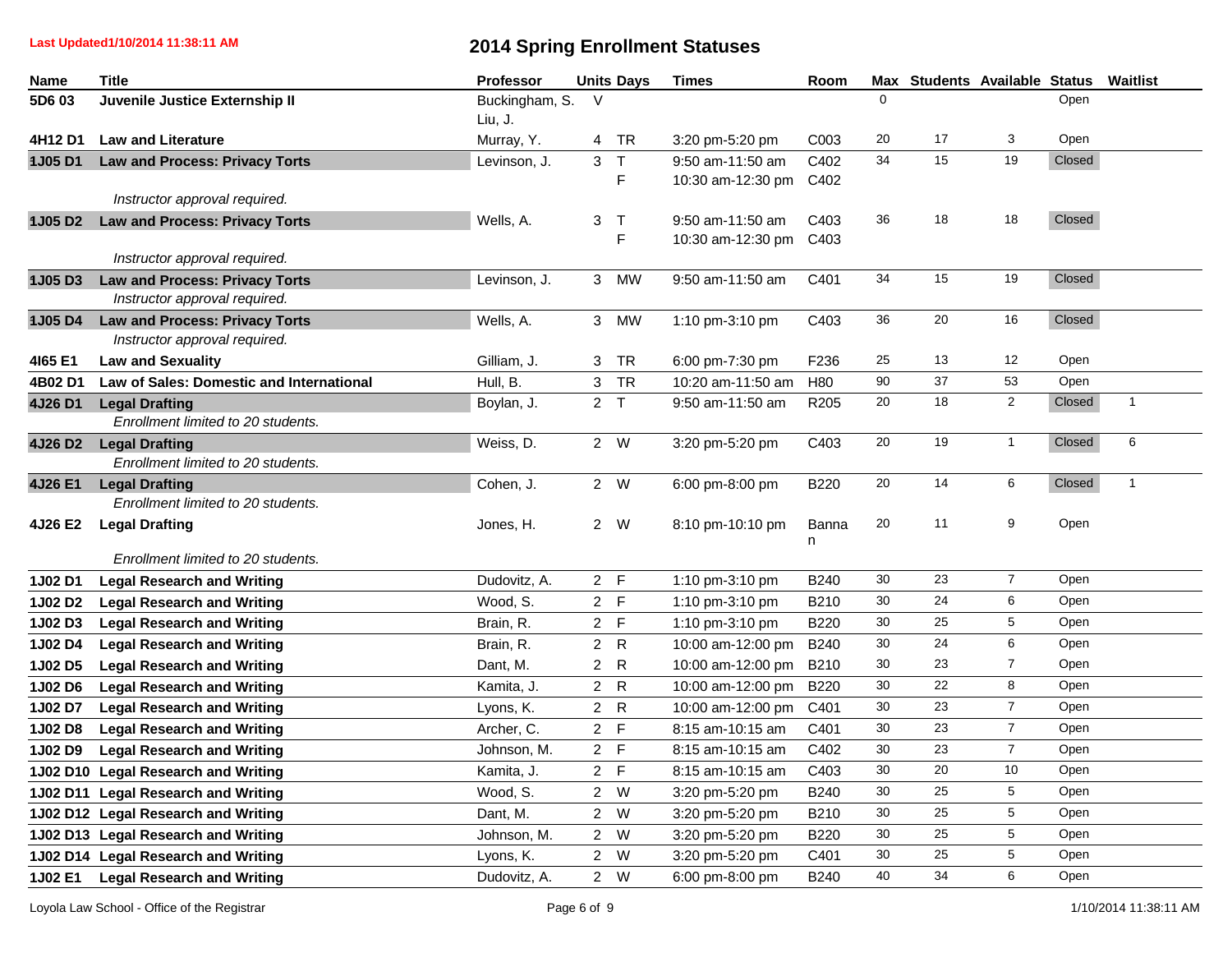| Name                | <b>Title</b>                                        | Professor                                |                 | <b>Units Days</b> | <b>Times</b>          | Room             |             | Max Students Available Status |                |        | Waitlist |
|---------------------|-----------------------------------------------------|------------------------------------------|-----------------|-------------------|-----------------------|------------------|-------------|-------------------------------|----------------|--------|----------|
| 4116 D1             | <b>Marital Property</b>                             | Goldberg, C.                             |                 | 2 W               | 9:50 am-11:50 am      | H <sub>80</sub>  | 90          | 66                            | 24             | Closed |          |
|                     | Bar course-closed book exam.                        |                                          |                 |                   |                       |                  |             |                               |                |        |          |
| 4116 D <sub>2</sub> | <b>Marital Property</b>                             | Goldberg, C.                             |                 | 2 <sub>T</sub>    | 10:00 am-12:00 pm H70 |                  | 98          | 59                            | 39             | Open   |          |
|                     | Bar course-closed book exam.                        |                                          |                 |                   |                       |                  |             |                               |                |        |          |
| 4116 E1             | <b>Marital Property</b>                             | Costello, J.                             |                 | 2 M               | 8:10 pm-10:10 pm      | H80              | 90          | 15                            | 75             | Open   |          |
|                     | Bar course-closed book exam.                        |                                          |                 |                   |                       |                  |             |                               |                |        |          |
| 4K06 D1             | <b>Mass Torts Seminar</b>                           | Vairo, G.                                |                 | 3 W               | 2:50 pm-5:50 pm       | C003             | 20          | $10$                          | 10             | Open   |          |
|                     | Enrollment limited to 15 students.                  |                                          |                 |                   |                       |                  |             |                               |                |        |          |
| 4J59 D1             | <b>Mediation</b>                                    | Culbert, M.                              |                 | 3 W               | 1:00 pm-4:00 pm       | <b>FIG</b>       | 16          | 14                            | $\overline{2}$ | Closed |          |
|                     |                                                     |                                          |                 |                   |                       | 800 A            |             |                               |                |        |          |
|                     | Enrollment limited to 16 students.                  |                                          |                 |                   |                       |                  |             |                               |                |        |          |
| 4J53 E1             | <b>Mediation Advocacy</b>                           | Campos, S.                               |                 | 2 R               | 6:00 pm-8:00 pm       | C003             | 16          | 13                            | 3              | Closed | 1        |
|                     | Enrollment limited to 16 students.                  |                                          |                 |                   |                       |                  |             |                               |                |        |          |
| 4A01 E1             | <b>Mergers and Acquisitions</b>                     | Masuda, K.                               |                 | 2 M               | 8:10 pm-10:10 pm      | <b>B220</b>      | 44          | 33                            | 11             | Open   |          |
| 4F01 D1             | <b>Music Law</b>                                    | Lessoff, D.                              |                 | 2 <sub>T</sub>    | 1:10 pm-3:10 pm       | C003             | 20          | $\overline{7}$                | 13             | Open   |          |
| 4E12 D1             | <b>Natural Resources Law Seminar</b>                | Selmi, D.                                |                 | 2 R               | 9:50 am-11:50 am      | F126             | 15          | 12                            | $\mathbf{3}$   | Open   |          |
| 5J1101              | <b>Ninth Circuit Externship</b><br>Graded Pass/Fail | Reilley, E.                              | 3               |                   |                       |                  | $\mathbf 0$ | $\mathbf{1}$                  | $-1$           | Open   |          |
| 4N20 D1             | <b>Nonprofit Organizations</b>                      | Aprill, E.                               |                 | 2 R               | 3:45 pm-5:45 pm       | B240             | 50          | 16                            | 34             | Open   |          |
| 4N42 D1             | <b>Partnership Taxation I &amp; II</b>              | Seto, T.                                 | 4               | <b>MW</b>         | 9:50 am-11:50 am      | B220             | 44          | 16                            | 28             | Open   |          |
| 4N15 E1             | <b>Partnership Taxation II</b>                      | Gilden, R.                               | $\mathbf{2}$    | W                 | 8:10 pm-10:10 pm      | C004             | 27          | 9                             | 18             | Open   |          |
| 4F07 E1             | <b>Patent Prosecution</b>                           | Brown, M.<br>McCloskey, M.               |                 | 3 <sub>7</sub>    | 6:00 pm-8:00 pm       | B220             | 20          | 4                             | 16             | Open   |          |
|                     | Prerequisite can be waived by instructor.           |                                          |                 |                   |                       |                  |             |                               |                |        |          |
| 5J1001              | <b>Private Placement Externship</b>                 | Dudovitz, A.                             | V               |                   |                       |                  | 0           | 9                             | -9             | Open   |          |
| 3J01 D1             | Professional Responsibility in the United States    | Craig, G.                                |                 | 2 M               | 9:50 am-11:50 am      | B240             | 20          | 19                            | $\mathbf{1}$   | Open   |          |
|                     | Available only to Foreign LLM students.             |                                          |                 |                   |                       |                  |             |                               |                |        |          |
| 5C5 01              | Project for the Innocent                            | Bazelon, L.<br>Grant, A.<br>Levenson, L. |                 | 8 W               | 12:00 pm-2:00 pm      | F <sub>236</sub> | $\mathsf 0$ | 17                            | $-17$          | Open   |          |
|                     | Year-long. Instructor approval required.            |                                          |                 |                   |                       |                  |             |                               |                |        |          |
| <b>1L01 D1</b>      | <b>Property</b><br>Bar course-closed book exam.     | Roberts, F.                              |                 | 3 TR              | 8:30 am-9:45 am       | H70              | 98          | 85                            | 13             | Open   |          |
|                     | 1L01 D2 Property                                    | Petherbridge, L.                         | $5\phantom{.0}$ | <b>MTR</b>        | 8:00 am-9:40 am       | G102<br>(RC)     | 93          | 83                            | 10             | Open   |          |
|                     | Bar course-closed book exam.                        |                                          |                 |                   |                       |                  |             |                               |                |        |          |
| <b>1L01 D3</b>      | Property                                            | Seto, T.                                 | 3 <sup>7</sup>  | W                 | 3:20 pm-4:35 pm       | DH               | 98          | 80                            | 18             | Open   |          |
|                     |                                                     |                                          |                 | F                 | 1:10 pm-2:25 pm       | DH               |             |                               |                |        |          |
|                     | Bar course-closed book exam.                        |                                          |                 |                   |                       |                  |             |                               |                |        |          |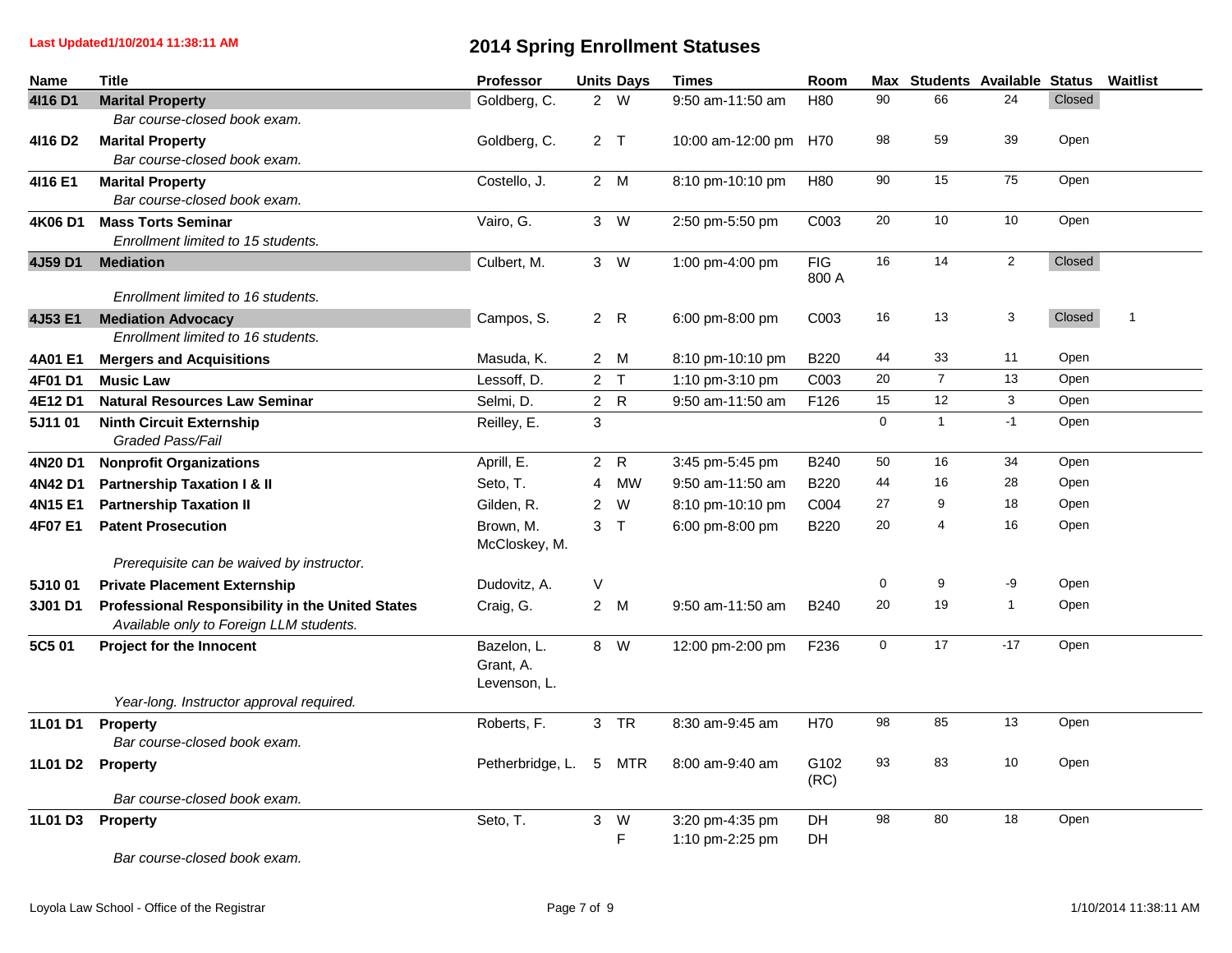| Name           | <b>Title</b>                                                                                                 | Professor            |                | <b>Units Days</b> | <b>Times</b>      | Room             |     | Max Students Available Status |                |        | Waitlist     |
|----------------|--------------------------------------------------------------------------------------------------------------|----------------------|----------------|-------------------|-------------------|------------------|-----|-------------------------------|----------------|--------|--------------|
| <b>1L01 E1</b> | Property                                                                                                     | Schechter, D.        |                | 5 MTR             | 6:00 pm-7:40 pm   | B240             | 98  | 40                            | 58             | Open   |              |
|                | Bar course-closed book exam.                                                                                 |                      |                |                   |                   |                  |     |                               |                |        |              |
| 4L04 D1        | Property II: Estates and Future Interests                                                                    | Coskran, W.          | 3              | <b>MW</b>         | 1:10 pm-2:40 pm   | B <sub>240</sub> | 50  | 20                            | 30             | Open   |              |
|                | Bar course-closed book exam.                                                                                 |                      |                |                   |                   |                  |     |                               |                |        |              |
| 4L04 E1        | <b>Property II: Estates and Future Interests</b>                                                             | Coskran, W.          | 3 <sup>7</sup> | <b>MW</b>         | 6:00 pm-7:30 pm   | B210             | 50  | 20                            | 30             | Open   |              |
|                | Bar course-closed book exam.                                                                                 |                      |                |                   |                   |                  |     |                               |                |        |              |
| 4L19 E1        | <b>Real Estate Transactions Practicum</b>                                                                    | Fatheree, G.         |                | 2 W               | 6:00 pm-8:00 pm   | C003             | 20  | 20                            | $\mathbf 0$    | Closed | 14           |
|                | Cannot take if Commerial Real Estate Transactions was successfully completed.                                |                      |                |                   |                   |                  |     |                               |                |        |              |
| 4F37 E1        | Reality TV and New Media Production and Distribution                                                         | Straus, N.           |                | 2 M               | 8:10 pm-10:10 pm  | G302             | 36  | 19                            | 17             | Open   |              |
| 4J16 D1        | <b>Remedies</b>                                                                                              | Tunick, D.           | 4              | <b>MW</b>         | 1:10 pm-3:10 pm   | H70              | 98  | 55                            | 43             | Open   |              |
|                | Bar course-closed book exam.                                                                                 |                      |                |                   |                   |                  |     |                               |                |        |              |
| 4J16 E1        | <b>Remedies</b>                                                                                              | Bakhshian, S.        |                | 4 TR              | 6:00 pm-8:00 pm   | <b>DH</b>        | 113 | 93                            | 20             | Open   |              |
|                | Bar course-closed book exam.                                                                                 |                      |                |                   |                   |                  |     |                               |                |        |              |
| 4C40 D1        | <b>Reverse Discrimination Law and Affirmative Action</b>                                                     | West-Faulcon, K. 2 R |                |                   | 3:20 pm-5:20 pm   | C401             | 50  | 9                             | 41             | Open   |              |
| 5N4 02         | <b>Sales and Use Tax Clinic</b>                                                                              | Larkin, M.           |                | V R               | 9:00 am-11:00 am  | C204             | 12  | 4                             | 8              | Open   |              |
| 7011 D1        | <b>Scott Moot Court</b>                                                                                      | Delfino, R.          |                | 2 M               | 1:10 pm-3:10 pm   | G202<br>(C'90)   | 62  | 56                            | 6              | Open   |              |
| 4L06 E1        | <b>Secured Transactions in Real Property</b>                                                                 | Wallace, A.          | 3 <sup>7</sup> | $\mathsf{R}$      | 6:00 pm-9:00 pm   | B220             | 44  | 24                            | 20             | Open   |              |
| 4A05 D1        | <b>Securities Regulation</b>                                                                                 | Guttentag, M.        | $\mathbf{3}$   | <b>MW</b>         | 10:20 am-11:50 am | C402             | 36  | 33                            | $\mathbf{3}$   | Closed |              |
| 5J9 01         | <b>Semester in Practice</b>                                                                                  | Schwerin, B.         | $\overline{2}$ |                   |                   |                  | 0   | 16                            | $-16$          | Open   |              |
| 4153 D1        | <b>Special Education/Disability Rights Law</b>                                                               | Pearlman, P.         |                | 2 W               | 1:10 pm-3:10 pm   | <b>B220</b>      | 20  | $\overline{2}$                | 18             | Open   |              |
| 4F08 D1        | <b>Sports Law</b>                                                                                            | Lazaroff, D.         |                | 2 W               | 9:50 am-11:50 am  | B210             | 50  | 24                            | 26             | Open   |              |
| 4N16 E1        | <b>State and Local Taxation</b>                                                                              | Austin, R.           |                | 2 M               | 6:00 pm-8:00 pm   | C004             | 27  | 24                            | 3              | Open   |              |
| 5N4 01         | <b>State Income Tax Clinic</b>                                                                               | Shaltes, C.          |                | V R               | 9:00 am-11:00 am  | C003             | 20  | $\overline{7}$                | 13             | Open   | $\mathbf{1}$ |
| 4C13 D1        | <b>Supreme Court Seminar</b>                                                                                 | Gerstmann, E.        |                | 2 M               | 9:50 am-11:50 am  | C003             | 18  | 14                            | $\overline{4}$ | Open   |              |
| 4N41 E1        | Tax Aspects of Mergers and Acquisitions Transaction                                                          | Bowen, J.            |                | 2 R               | 8:10 pm-10:10 pm  | F126             | 15  | 12                            | 3              | Open   |              |
|                |                                                                                                              | Fung, R.             |                |                   |                   |                  |     |                               |                |        |              |
| 4N52 D1        | <b>Tax Planning for Family Wealth</b>                                                                        | Weigandt, D.         |                | 2 <sub>T</sub>    | 3:45 pm-5:45 pm   | C004             | 27  | 15                            | 12             | Open   |              |
| 4N02 D1        | <b>Tax Policy</b>                                                                                            | Pratt, K.            |                | 2 M               | 3:20 pm-5:20 pm   | F236             | 25  | 17                            | 8              | Open   |              |
| 4P15 D1        | <b>Technology &amp; Privacy</b>                                                                              | Manheim, K.          |                | $3 \quad W$       | 9:00 am-10:30 am  | R205             | 26  | 24                            | $\overline{2}$ | Closed | 10           |
|                |                                                                                                              | Nockleby, J.         |                |                   |                   |                  |     |                               |                |        |              |
|                | Online Course. Computer Meeting School Standards & Internet Access Required. http://www.lls.edu/techprivacy/ |                      |                |                   |                   |                  |     |                               |                |        |              |
| 1K01 D3 Torts  |                                                                                                              | Selmi, D.            |                | 2 TR              | 1:10 pm-2:25 pm   | G102<br>(RC)     | 93  | 79                            | 14             | Open   |              |
|                | Bar course-closed book exam.                                                                                 |                      |                |                   |                   |                  |     |                               |                |        |              |
| 1K01 D4 Torts  |                                                                                                              | Rothman, J.          |                | 5 TRF             | 1:00 pm-2:40 pm   | H70              | 98  | 82                            | 16             | Open   |              |
|                | Bar course-closed book exam.                                                                                 |                      |                |                   |                   |                  |     |                               |                |        |              |